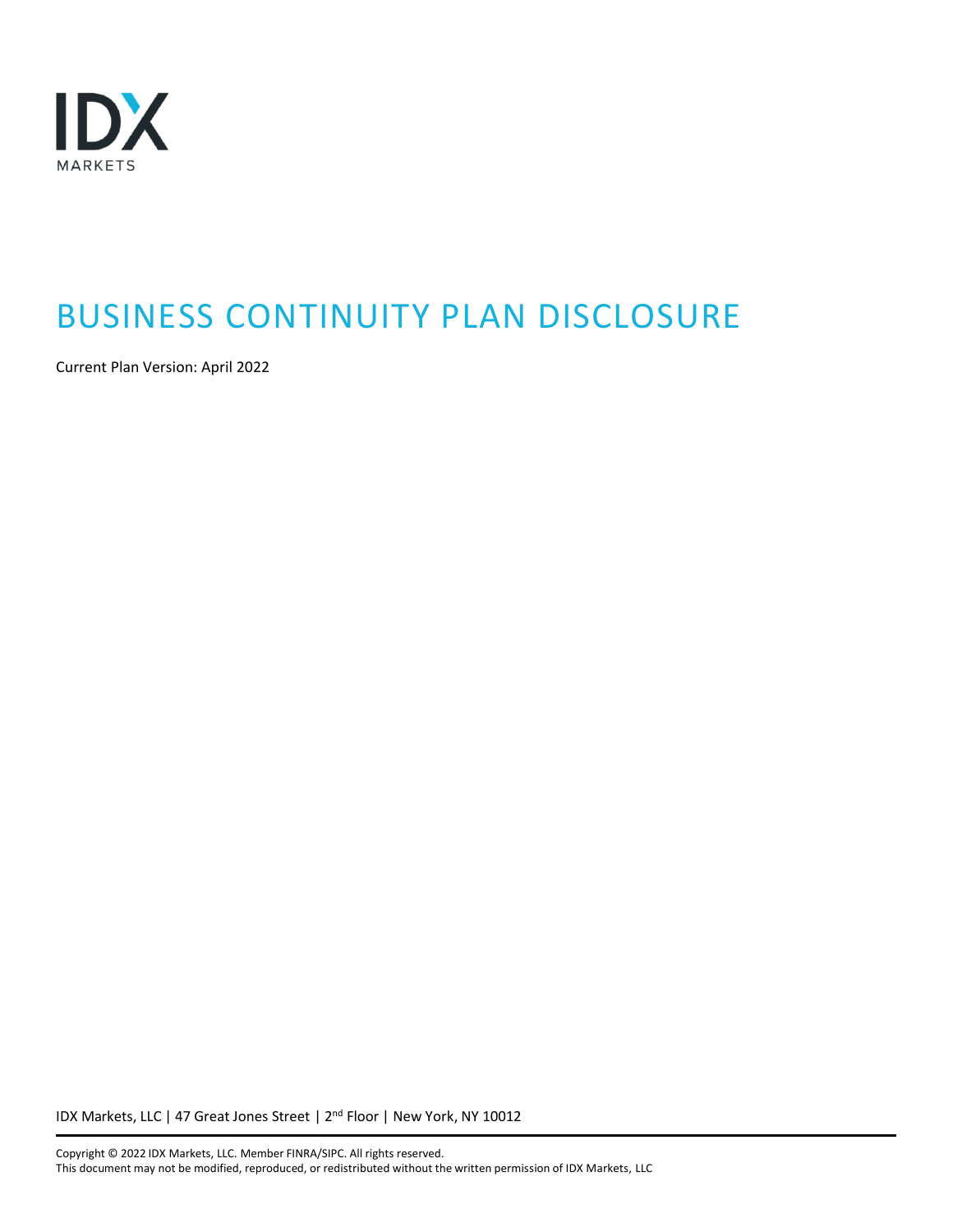

## IDX Markets Business Continuity Plan Disclosure

IDX Markets, LLC (hereinafter "IDX Markets" or "the Firm") has developed a Business Continuity Plan ("BCP") on how the Firm will respond to events that significantly disrupt our business. Since the timing and impact of disasters and disruptions is unpredictable, IDX Markets will have to be flexible in responding to actual events as they occur. As required by Financial Industry Regulatory Authority ("FINRA") Rule 4370, the Firm is providing its BCP Disclosure. The BCP is reviewed annually and updated as necessary.

## Contacting Us

In the event that IDX Markets experiences a significant business disruption ("SBD"), senior management will call for the implementation of our BCP. If customers are, for any reason, unable to contact an IDX Markets representative, they may call our main business number +1 (844) 485-9439 for further instructions or go to our websit[e www.idxmarkets.com.](http://www.idxmarkets.com/)

#### Our Business Continuity Plan

We plan to quickly recover and resume business operations after a SBD and respond by safeguarding our employees and property, making a financial and operational assessment, protecting the Firm's books and records, and allowing our customers to transact business. In short, our BCP is designed to permit our Firm to resume operations as quickly as possible, given the scope and severity of the SBD.

Our BCP addresses: data backup and recovery; all mission critical systems; financial and operational assessments; alternative communications with customers, employees, and regulators; alternate physical location of employees; critical supplier, contractor, bank and counter-party impact; regulatory reporting; and assuring our customers prompt access to their funds and securities if we are unable to continue our business.

#### Varying Disruptions

SBDs can vary in their scope, affecting, for instance, (a) only our Firm, (b) a single building housing our Firm, (c) the business district where our Firm is located, (d) the city where we are located, or (e) the whole region. Within each of these scopes, the severity of the disruption can also vary from minimal to severe and impact our recovery timeframe.

IDX Markets' BCP also addresses the wide-ranging effects of a SBD including staff absenteeism, use of remote offices or telework arrangements, travel or transportation limitations, and technology interruptions.

Note however that it is impossible to predict the impact of a possible future business interruption. Though IDX Markets' solutions provide for recovery out of region, although at a possible reduced capacity, an out of region recovery depends not only on the availability of alternate workspace, but also, among other things, on the survival of telecommunications carrier infrastructure, mass transit capabilities and Firm personnel.

In the case of a pandemic, IDX Markets may introduce social distancing and other measures to avoid close physical proximity in the workplace and minimize the potential for transmission of a virus or other health risk. The Firm will monitor and follow guidance from FINRA, the SEC, Centers for Disease Control and Prevention and the World Health Organization with the goals of keeping employees safe, but also to maintain critical functions to support the business.